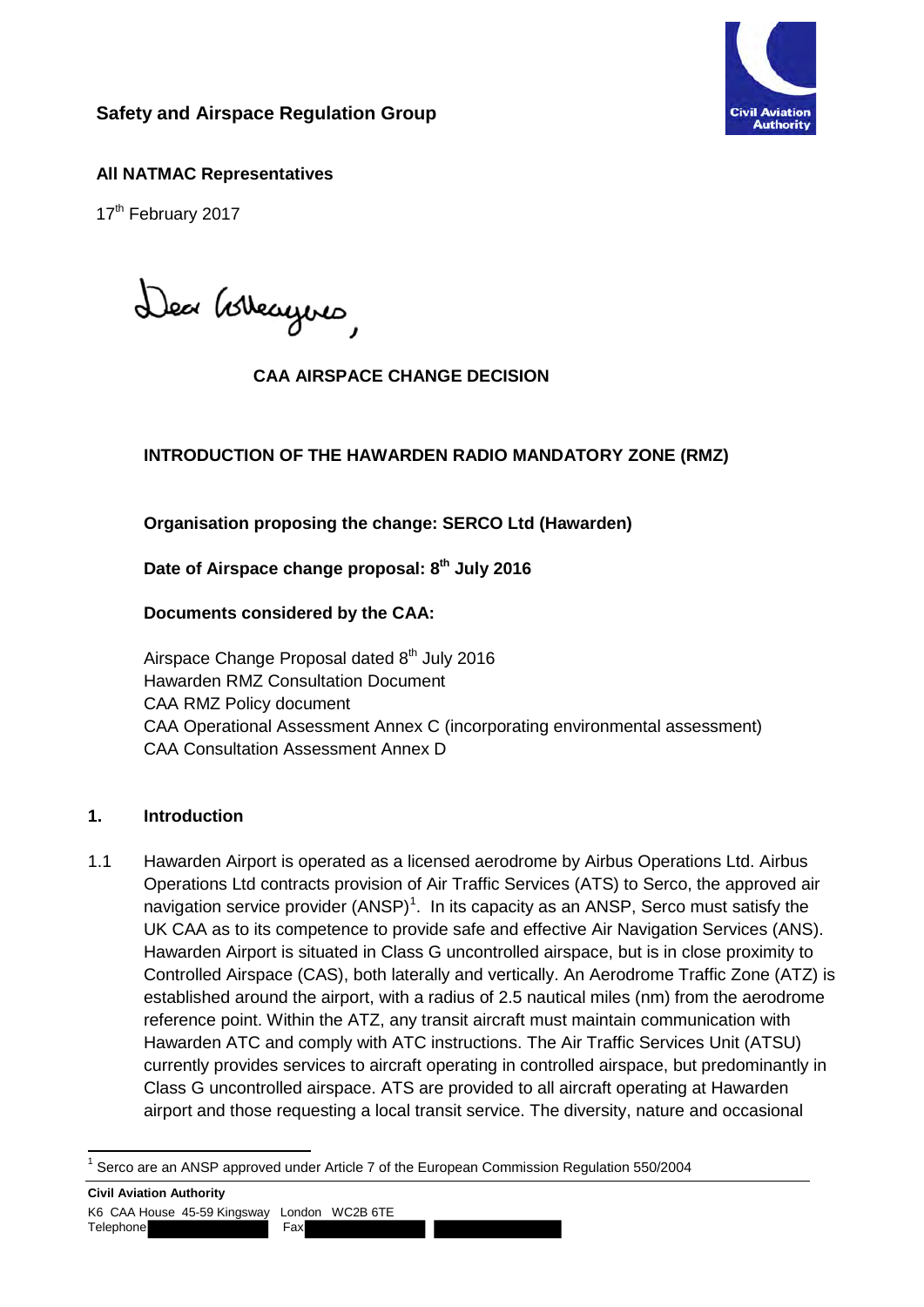unpredictability of local air traffic operations in Class G has led to potential conflict between aircraft utilising Hawarden airport and unknown aviation activity in the local area. Hawarden Airport has submitted an airspace change proposal to introduce a Radio Mandatory Zone (RMZ) to help create and facilitate a known traffic environment for crews operating the Beluga A300-600 Super Transporter aircraft.

- 1.2 The justification for the introduction of an RMZ was focussed on the location of Hawarden Airport and its proximity to CAS structures. Above the airport is a complex network of CAS manifested by a confluence of ATS routes, together with the ATZ adjoining the Liverpool Class D Control Zone (CTR) to the north and close to the Manchester Control Area (CTA) to the northeast. The proximity of the CAS structures and the high ground to the southwest, results in a funnelling effect on the significant number of general aviation and military flights operating in the area and which transit through either the Hawarden RW 22 climb-out profile or the RW 04 approach. Hawarden ATC has to provide a Deconfliction Service to their IFR operations and is required to provide a minimum separation of 5nm laterally or 3000ft vertically against unknown conflicting traffic. If the conflict is not transponder equipped then 5nms separation is the only option available to the Hawarden ATC controller. The relatively high traffic density in the area makes it extremely difficult to satisfactorily maintain the required safety minima at all times. As Hawarden Airport is outside CAS, there are no Standard Instrument Departures (SIDs) for aircraft departing the aerodrome. Instead, standard outbound clearances are issued to comply with the clearance to join CAS. These clearances cannot guarantee satisfactory de-confliction from unknown, non-communicating aircraft operating outside the ATZ. In order to try and maintain safety of all aircraft, Hawarden ATC will mitigate the risk of unknown aircraft against its own operations by delaying its aircraft on departure until the unknown aircraft is no longer considered a risk. Inbound aircraft are released by Wallasey sector controllers to Hawarden ATC for the provision of air traffic services outside controlled airspace. Aircraft in conflict with unknown or non-communicating aircraft during an approach to either RW 04 or RW 22, sometimes results in controllers having to provide an extended routeing to maintain the required safety minima in congested Class G airspace. Hawarden ATC has attempted several publicity campaigns to inform and encourage aircraft operators to maintain 2-way communication with ATC when operating in the local area. These campaigns have had very limited success.
- 1.3 The Hawarden ATC RMZ Airspace Change Proposal document provides considerable detail on the proposed change and a comprehensive analysis of the other options that were considered. It also details the supporting infrastructure and resources that have been identified and are a prerequisite for any implementation of an RMZ. Hawarden ATSU has accurately identified the operational impact on all other airspace users, and has sought to introduce a compromise to satisfactorily meet their requirements and manage their concerns.
- 1.4 Airbus Industries has increased the rate of wing production and has subsequently placed a requirement on Hawarden aerodrome to manage increased delivery flights by the fleet of 5 Beluga aircraft. The increase in the number of delivery flights per year is expected to rise to 1200 in 2017. The proposal indicates that although the aerodrome's total movements dropped close to 15000 in 2015, the anticipated increase based on National forecasts and economic trends, supported by incremental Beluga operations, is calculated to pass 22000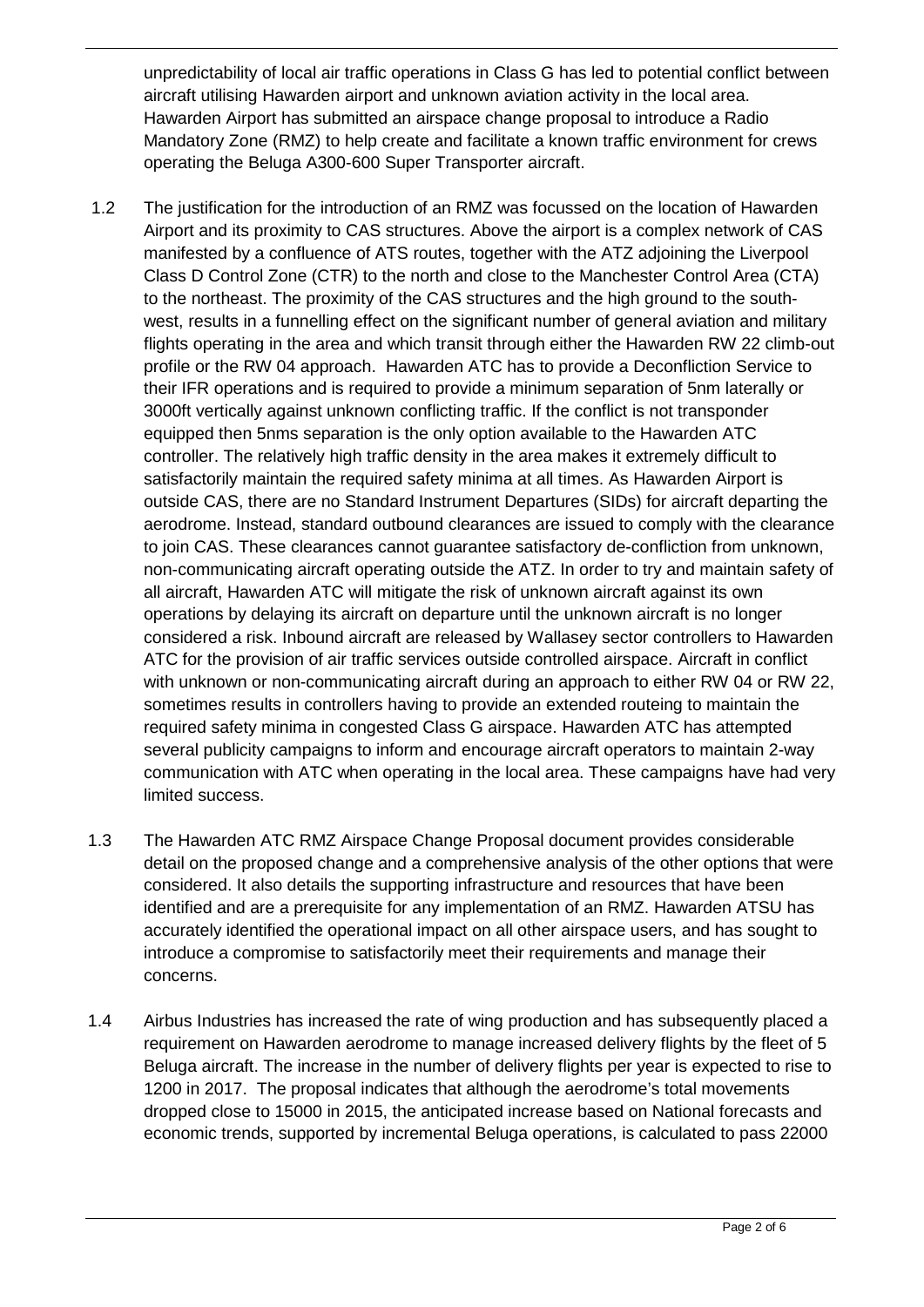by 2017. It must be made clear though, that there are no plans for scheduled services from Hawarden Airport.

## **2. Information that has been considered**

2.1 In reaching a decision, I have considered a number of documents including the sponsor's airspace change proposal and consultation documents, the CAA case officer's Operational Report (Annex C), the Consultation Report (Annex D) and the CAA's extant RMZ Policy Statement. As detailed in the CAA Annex C Operational Assessment, no environmental assessment was considered necessary or appropriate for this proposal.

### **3. Proposal Overview**

3.1 As detailed in para 1.1 above, the proposal seeks to introduce a RMZ in accordance with the CAA's RMZ Policy Statement. The RMZ will provide Hawarden ATC with a fuller picture of the aircraft activities in the area and therefore assist it to manage a safer and effective flow of traffic within the confines of the RMZ. The proposer is fully conscious of the potential impact on local and itinerant airspace users and has sought to mitigate that impact, with the agreement of local users, to the greatest extent possible.

### **4. Consultation**

- 4.1 The change sponsor engaged with local aviation stakeholders ahead of the formal consultation to obtain their perspectives. Although it was perceived by some GA operators that the introduction of an RMZ would impact on some activities, Hawarden ATSU worked closely with various user groups and has sought to accommodate their activities. The early engagement generated a more fruitful and collaborative approach to the decision on the final airspace design. Focus groups with key stakeholders generated positive engagement and resulted in a greater understanding of all airspace users' requirements, both sponsors and GA operators.
- 4.2 Open-cockpit operators such as microlight, hang-gliders and para-gliding activities have very limited radio capabilities and cannot guarantee to adhere to the conditions generally associated with an RMZ. However, Letters of Agreement (LoAs) have been completed and will be signed-off as a condition of the regulatory approval of the implementation of the RMZ. These LoAs enable limited capability operators access to the airspace through alternative means, either by pre-notification or introduction of a local flying area at set times and coordinated with Hawarden ATC by telephone or SMS text.
- 4.3 Although the change sponsor completed two periods of consultation, only 25% of 117 of the pre-determined stakeholders responded. However, it was suggested by several consultees that radio and transponder equipped aircraft that regularly transit the local area could be accommodated by the introduction of a Frequency Monitoring Code<sup>[2](#page-2-0)</sup>. This would be a dedicated Transponder code (squawk) that would be published with associated procedures,

<span id="page-2-0"></span> $\overline{a}$  $2$  Also known as a Listening Squawk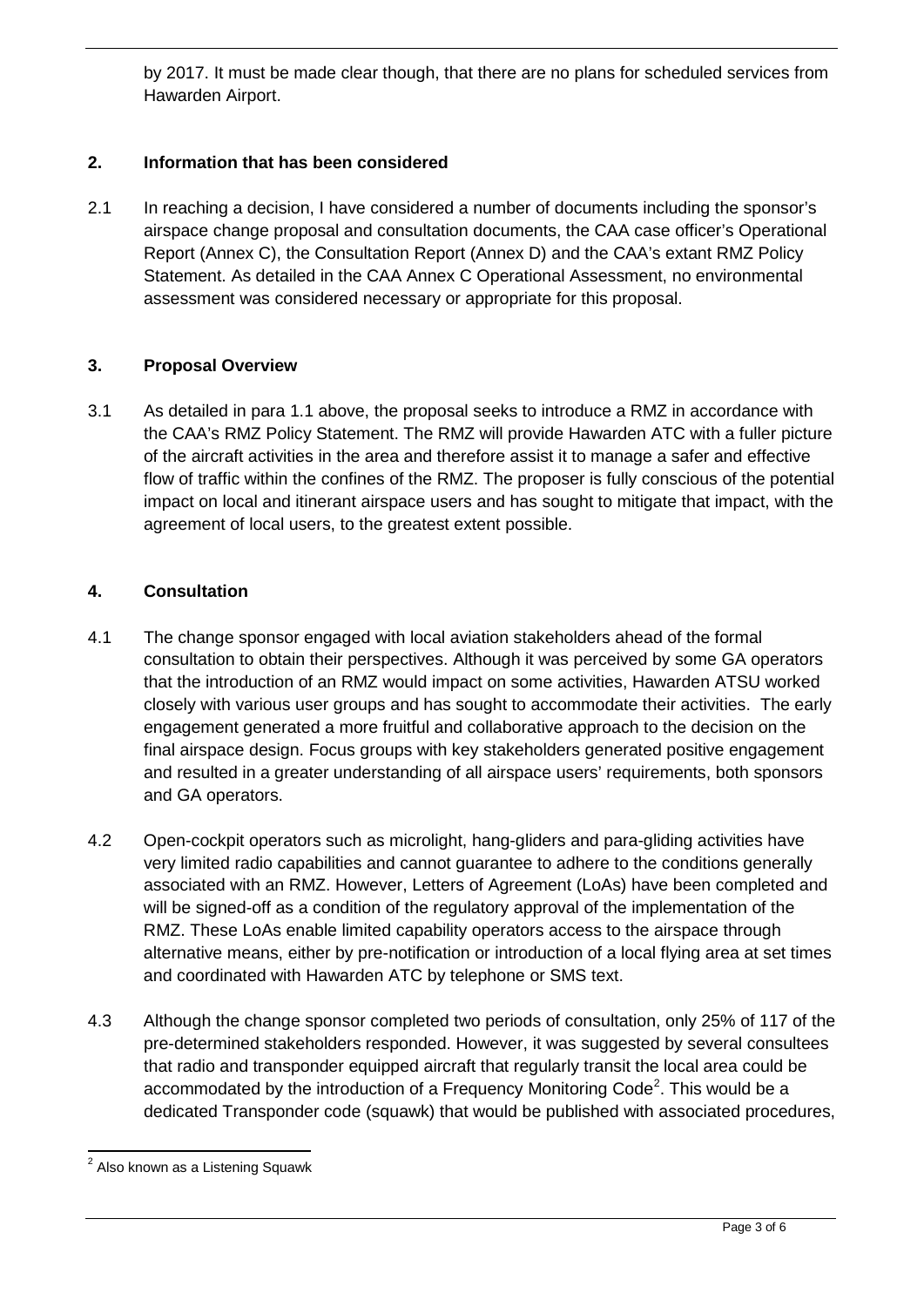which would allow aircraft to transit the RMZ without 2-way contact with Hawarden ATC, but would display this squawk and listen out on the appropriate frequency. This is considered as reasonable mitigation of fundamental issues. The Frequency Monitoring Code 4607 has been approved by the CAA code allocation manager, is a condition of approval, and will be live before implementation.

# **5. Ministry of Defence**

5.1 It was confirmed that the Ministry of Defence (MoD) had 'no objection' to the proposed RMZ. RAF Shawbury helicopter operations would continue to have unrestricted and uncoordinated access to the airspace whilst displaying a verified Shawbury transponder code; these details are included in an operational LoA. Low level fast-jet transits would be further accommodated by the introduction of the listening squawk facility.

# **6. NATMAC**

6.1 Some consultees objected to the proposal on the grounds that Commercial Air Traffic (CAT) operations were not involved in the justification and that, consequently, the proposal could not be justified. The CAA's decision-making process is bound by Section 70 of the Transport Act 2000 that defines the statutory obligations that the CAA must fulfil. At no point do the Directions under which it operates specify whether a proposal is justified on the grounds of CAT or otherwise. Consequently, I have assessed the current proposal, in accordance with the guidance in Section 70, on a case-by-case basis. All other responses to the Consultation were either neutral, supportive or where points of note were raised, were satisfactorily mitigated either by a redesign or through the introduction of agreed procedures detailed in bilateral LoAs.

# **7 Safety**

7.1 My primary duty is to maintain a high standard of safety in the provision of air traffic services and this takes primacy over all other duties.<sup>[3](#page-3-0)</sup> I am satisfied that safety will not be compromised by the introduction of an RMZ. A clearance is not required to enter the airspace, which remains as Class G uncontrolled airspace and any potential funnelling effect has been mitigated by a redesign and reduction in area. The concern over frequency saturation will be addressed by the provision of an additional VHF frequency. Specific detail is included in the Hawarden RMZ AIC, with an embedded link to the CAA's TMZ/RMZ Policy Statement.

# **8 Environmental and economic impacts**

8.1 It is anticipated there will be no changes to either IFR or VFR operators' flight patterns other than those operators that choose not to comply with the RMZ due to the conditions detailed in the CAA RMZ Policy Statement. By providing Hawarden ATC with knowledge on

<span id="page-3-0"></span> $\overline{a}$  $3$  Transport Act 2000, Section 70(1).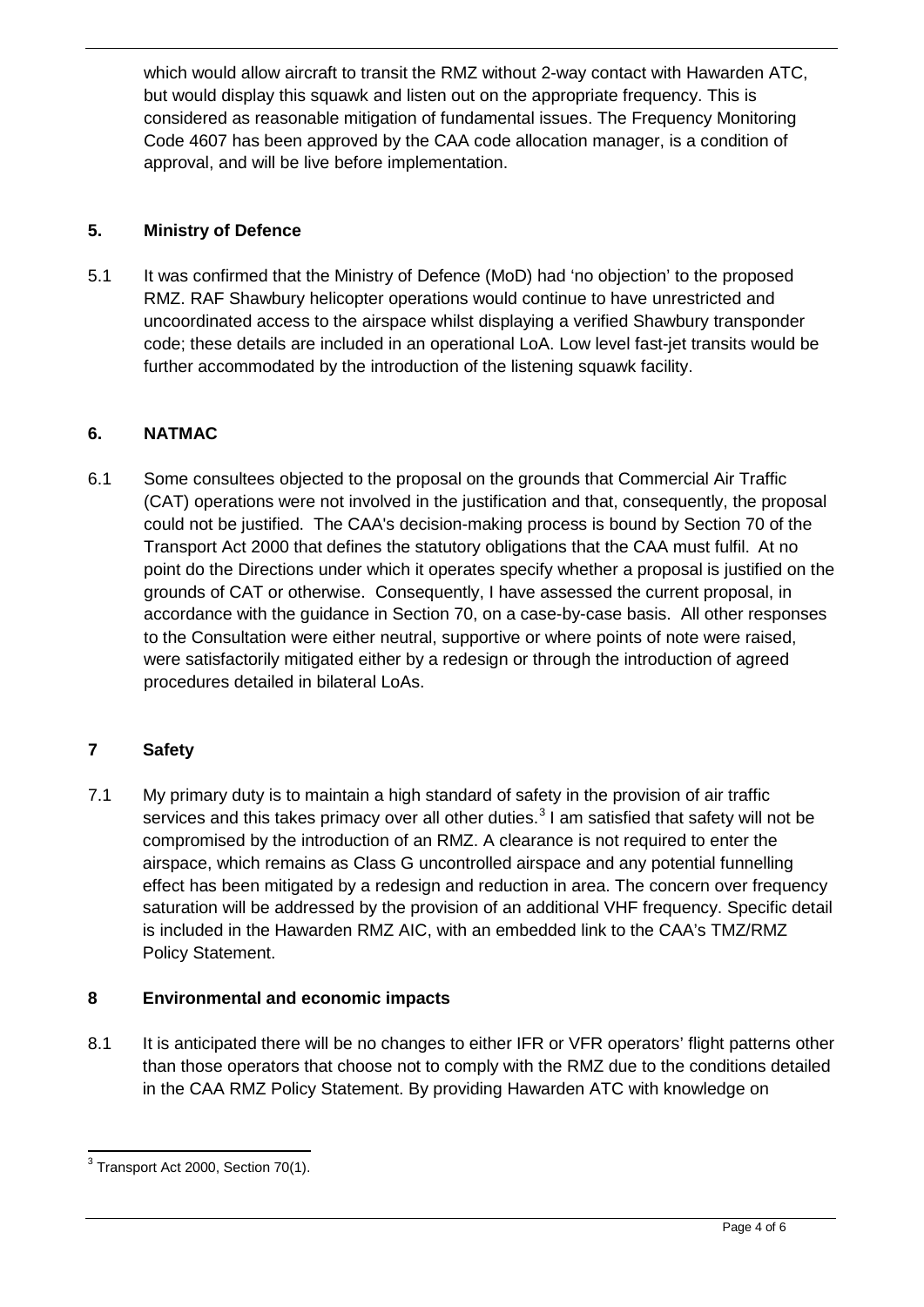previously unknown transit traffic, any tactical rerouting of the Beluga operations should be reduced.

### **9 Regulatory decisions**

- 9.1 To accommodate all airspace users' requirements, Hawarden ATSU worked with a range of other airspace users, both military and civil, before launching formal consultation. These aviation stakeholders put forward their views and concerns which in the main, were accommodated through effective collaboration, resulting in the introduction of specific LoAs or redesign of the RMZ structure. The addition of the 'listening squawk' facility will enhance the efficiency of the operation of the airspace by reducing the need to maintain two-way radio communication and thereby simplifying the transit procedure.
- 9.3 To help develop efficiency of operation of the new structure, the following conditions must be met before implementation:
	- Production and satisfactory promulgation of the Hawarden RMZ VFR flying guide.
	- Production of a Class G operations briefing package for A300-600N Beluga aircraft foreign crews.
	- Activation of the Frequency Monitoring Code facility
	- Introduction of an RMZ transit non-compliance log.
	- LoAs to be concluded and include completion of the signature process
- 9.2 Overall, I am satisfied that the all regulatory requirements will have been met and the intention is that the revised airspace will become effective from  $30<sup>th</sup>$  March 2017 (AIRAC04/2017). The detail, including graphic, will first be promulgated in an Aeronautical Information Circular on Thursday  $16<sup>th</sup>$  March 2017. My staff will review the effectiveness of the arrangements 12 months after introduction and the results of this review will be published.

9.3 If you have any queries, the SARG Project Leader is who can be contacted on or  $\overline{\phantom{a}}$  .

Jah Suem

M Swan

Group Director, Safety and Airspace Regulation